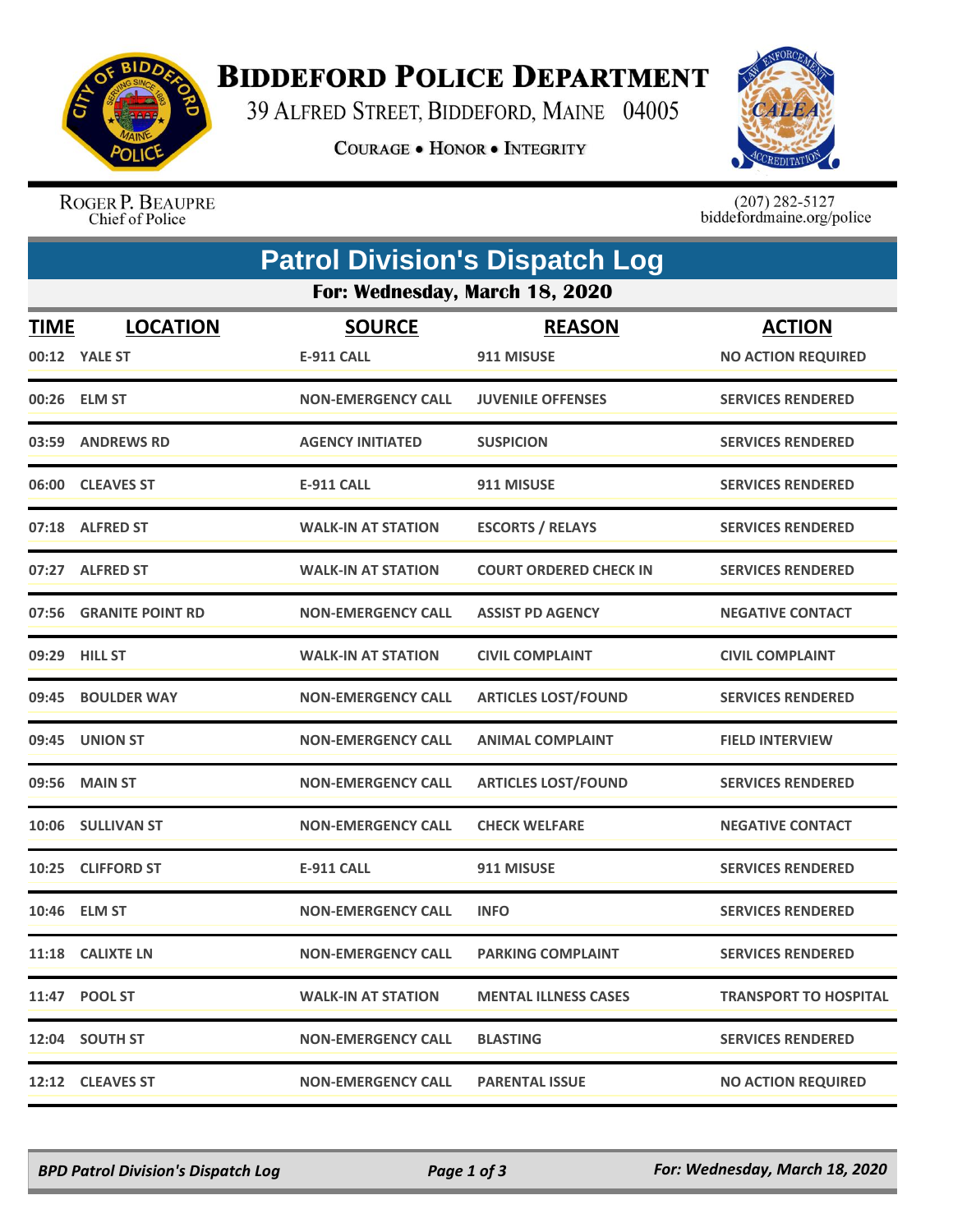| <b>TIME</b> | <b>LOCATION</b>            | <b>SOURCE</b>             | <b>REASON</b>                 | <b>ACTION</b>                |
|-------------|----------------------------|---------------------------|-------------------------------|------------------------------|
|             | 12:38 SOUTH ST             | <b>E-911 CALL</b>         | 911 MISUSE                    | <b>SERVICES RENDERED</b>     |
|             | 12:42 ALFRED ST            | <b>WALK-IN AT STATION</b> | <b>COURT ORDERED CHECK IN</b> | <b>CALL TRANSFERRED</b>      |
|             | 12:56 SCHOOL ST            | <b>NON-EMERGENCY CALL</b> | <b>CIVIL COMPLAINT</b>        | <b>CIVIL COMPLAINT</b>       |
|             | 13:02 LANDRY ST            | <b>NON-EMERGENCY CALL</b> | <b>SCAM</b>                   | <b>SERVICES RENDERED</b>     |
|             | 13:08 LANDRY ST            | <b>OTHER</b>              | <b>SCAM</b>                   | <b>REPORT TAKEN</b>          |
|             | 13:12 FRANKLIN ST          | <b>NON-EMERGENCY CALL</b> | <b>ARTICLES LOST/FOUND</b>    | <b>SERVICES RENDERED</b>     |
|             | <b>14:05 HILL ST</b>       | <b>E-911 CALL</b>         | 911 MISUSE                    | <b>NO ACTION REQUIRED</b>    |
|             | <b>14:20 MAIN ST</b>       | <b>NON-EMERGENCY CALL</b> | <b>DRUG</b>                   | <b>NEGATIVE CONTACT</b>      |
|             | 14:39 BOOKERS WAY          | <b>NON-EMERGENCY CALL</b> | <b>SUSPICION</b>              | <b>NO ACTION REQUIRED</b>    |
|             | 14:47 EMERY ST             | <b>NON-EMERGENCY CALL</b> | <b>CIVIL COMPLAINT</b>        | <b>SERVICES RENDERED</b>     |
|             | <b>14:56 GREEN ST</b>      | <b>NON-EMERGENCY CALL</b> | <b>SCAM CALL</b>              | <b>CALL TRANSFERRED</b>      |
|             | 15:00 GREEN ST             | <b>NON-EMERGENCY CALL</b> | <b>SCAM</b>                   | <b>REPORT TAKEN</b>          |
|             | 15:10 GRANITE ST + VINE ST | <b>NON-EMERGENCY CALL</b> | <b>SUSPICION</b>              | <b>SERVICES RENDERED</b>     |
|             | 15:16 GUINEA RD            | <b>NON-EMERGENCY CALL</b> | <b>ANIMAL COMPLAINT</b>       | <b>REFERRED OTHER AGENCY</b> |
|             | 15:45 BACON ST             | <b>NON-EMERGENCY CALL</b> | <b>HARASSMENT</b>             | <b>SERVICES RENDERED</b>     |
|             | <b>15:56 BERGERON LN</b>   | <b>E-911 CALL</b>         | 911 MISUSE                    | <b>SERVICES RENDERED</b>     |
|             | 16:14 CRESCENT ST          | <b>E-911 CALL</b>         | <b>HARASSMENT</b>             | <b>SERVICES RENDERED</b>     |
|             | 16:28 CRESCENT ST          | <b>RADIO</b>              | <b>ANIMAL COMPLAINT</b>       | <b>NO ACTION REQUIRED</b>    |
|             | 16:32 BACON ST             | <b>NON-EMERGENCY CALL</b> | <b>HARASSMENT</b>             | <b>SERVICES RENDERED</b>     |
|             | 16:50 MAY ST               | <b>NON-EMERGENCY CALL</b> | <b>JUVENILE OFFENSES</b>      | <b>NO ACTION REQUIRED</b>    |
|             | 16:51 MAIN ST + LINCOLN ST | <b>NON-EMERGENCY CALL</b> | <b>HYDRANT ISSUE</b>          | <b>REFERRED OTHER AGENCY</b> |
|             | 17:59 ST MARYS ST          | <b>NON-EMERGENCY CALL</b> | <b>JUVENILE OFFENSES</b>      | <b>SERVICES RENDERED</b>     |
|             | 18:03 HAZEL ST             | <b>NON-EMERGENCY CALL</b> | <b>CRIMINAL MISCHIEF</b>      | <b>REPORT TAKEN</b>          |
|             | 18:19 ST MARYS ST          | <b>RADIO</b>              | <b>ARTICLES LOST/FOUND</b>    | <b>SERVICES RENDERED</b>     |
|             | <b>19:44 PIKE ST</b>       | <b>NON-EMERGENCY CALL</b> | <b>SUSPICION</b>              | <b>NEGATIVE CONTACT</b>      |

*BPD Patrol Division's Dispatch Log Page 2 of 3 For: Wednesday, March 18, 2020*